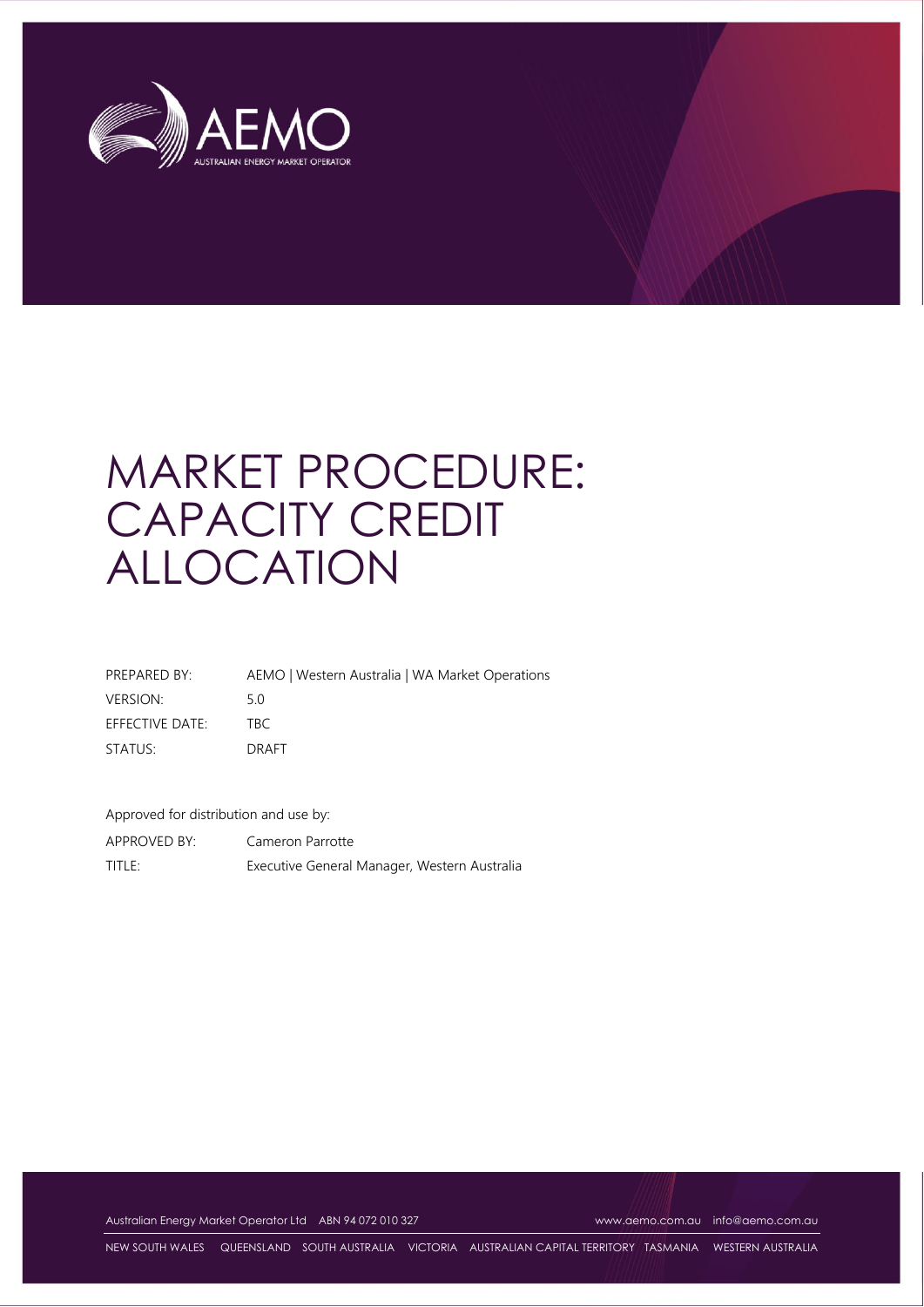

# **VERSION RELEASE HISTORY**

| Version | <b>Effective Date</b> | Summary of Changes                                                                                                                                                                                                                                                                                                                                              |
|---------|-----------------------|-----------------------------------------------------------------------------------------------------------------------------------------------------------------------------------------------------------------------------------------------------------------------------------------------------------------------------------------------------------------|
| 1.0     | 1 June 2008           | Commencement                                                                                                                                                                                                                                                                                                                                                    |
| 2.0     | 30 November 2015      | Changes resulting from the transfer of functions from the IMO to AEMO                                                                                                                                                                                                                                                                                           |
| 3.0     | 1 May 2019            | Transitional provisions resulting from Procedure Change Proposal AEPC_2019_01<br>related to the rule change proposal RC_2017_06: Reduction of the prudential<br>exposure in the Reserve Capacity Mechanism                                                                                                                                                      |
| 4.0     | 1 June 2019           | Changes resulting from Procedure Change Proposal AEPC_2019_03 related to the<br>rule change proposal RC_2017_06: Reduction of the prudential exposure in the<br>Reserve Capacity Mechanism and updates to reflect AEMO's new Market<br>Procedure template                                                                                                       |
| 5.0     | <b>TBC</b>            | Changes resulting from AEPC_2020_xx related to:<br>to improve the accuracy the accuracy of a Market Participant's<br>$\bullet$<br>Outstanding Amount; and<br>Amending Rules made by the Minister for Energy as part of the<br>$\bullet$<br>Wholesale Electricity Market Amendment (Reserve Capacity Pricing<br>Reforms) Rules 2019 gazetted on 21 February 2020 |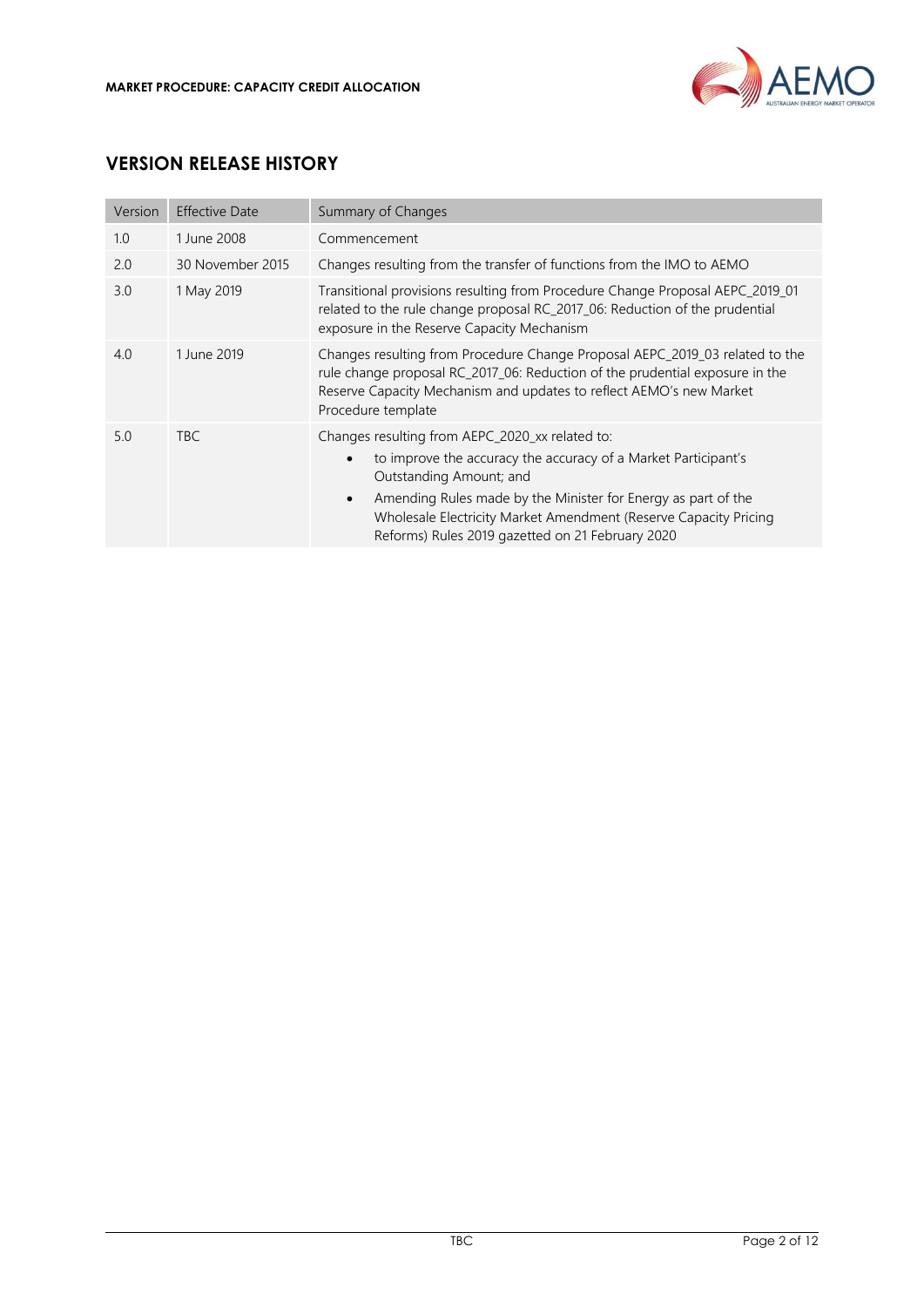

#### **CONTENTS**

| $\mathbf{1}$ . | <b>INTRODUCTION</b>                             | 4              |
|----------------|-------------------------------------------------|----------------|
| 1.1.           | Purpose and scope                               | $\overline{4}$ |
| 1.2.           | Definitions and interpretation                  | 5              |
| 1.3.           | Related documents                               | 5              |
| 2.             | SUMMARY OF CAPACITY CREDIT ALLOCATION PROCESSES | 5              |
| 2.1.           | Process Overview                                | 5              |
| 2.2.           | <b>Process Details</b>                          | 6              |
| 3.             | BILATERALLY TRADEABLE CAPACITY CREDITS          | 7              |
| 4.             | CAPACITY CREDIT ALLOCATION SUBMISSIONS          | 8              |
| 5.             | CAPACITY CREDIT ALLOCATION ACCEPTANCES          | 9              |
| 6.             | REVERSING CAPACITY CREDIT ALLOCATIONS           | 10             |
| 7.             | AMENDMENTS TO CAPACITY CREDIT ALLOCATIONS       | 10             |
| 8.             | ASSESSING TRADING MARGINS                       | 11             |

### **FIGURES**

[Figure 1: Process Overview](#page-6-1) 7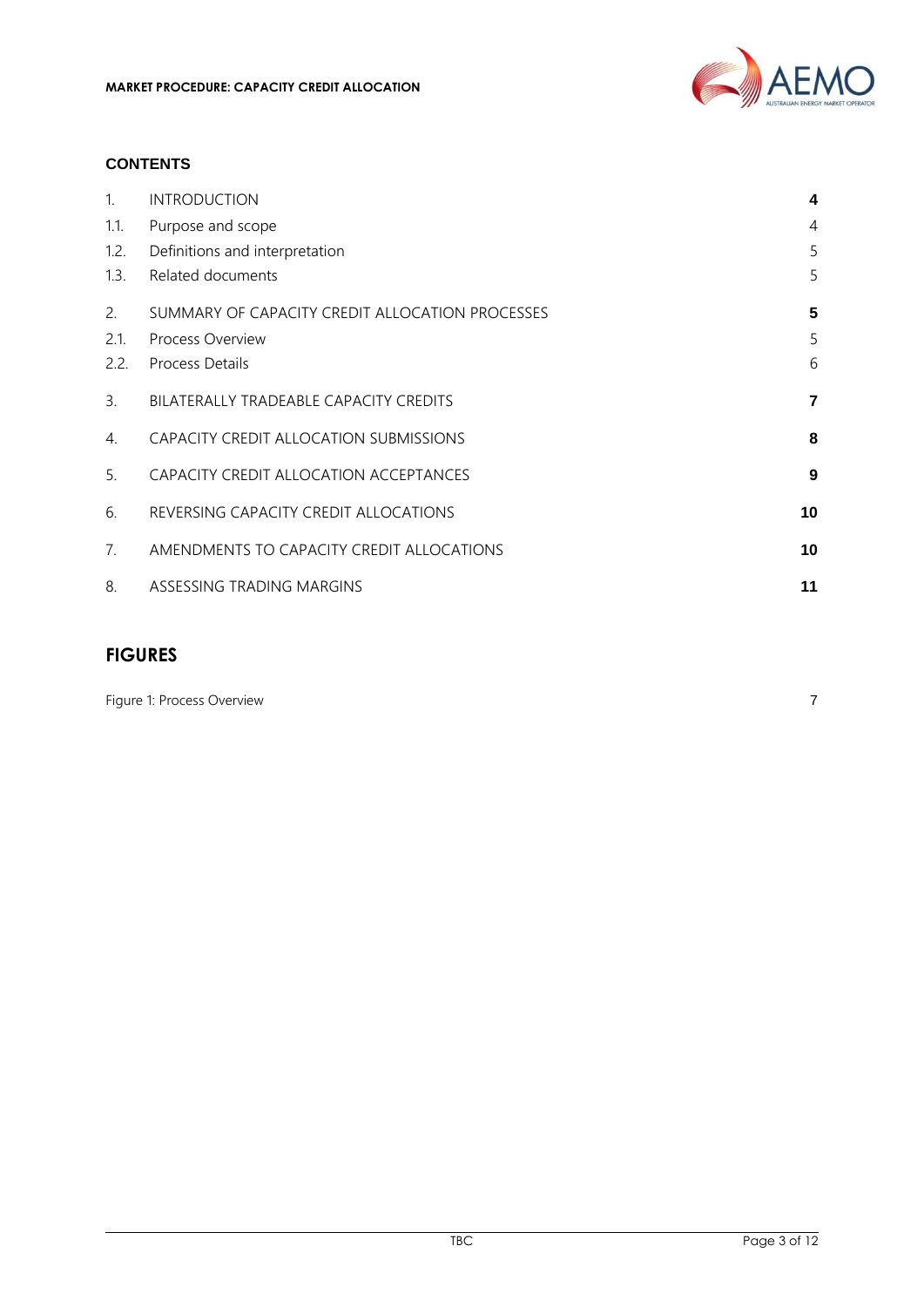

# <span id="page-3-0"></span>**1. INTRODUCTION**

#### <span id="page-3-1"></span>**1.1. Purpose and scope**

- 1.1.1. This is the Market Procedure for Capacity Credit Allocation (Procedure) made under clause 9.4.18 of the Wholesale Electricity Market Rules (WEM Rules).
- 1.1.2. This Procedure has effect only for the purposes set out in the WEM Rules and the WEM Rules prevail over these Procedures to the extent of any inconsistency.
- 1.1.2. The purpose of this Procedure is to:
	- (a) provide an overview of the Capacity Credit Allocation process;
	- (b) outline when Capacity Credits are able to be traded bilaterally;
	- (c) outline the processes that:
		- (i) a Market Generator must follow when submitting or withdrawing a Capacity Credit Allocation Submission [clauses 9.4.1 to 9.4.3 and 9.4.12];
		- (ii) AEMO must follow when deciding whether to approve or reject the Capacity Credit Allocation Submission [clauses 9.4.4 to 9.4.6];
		- (iii) a Market Customer must follow when making a Capacity Credit Allocation Acceptance [clauses 9.4.7 and 9.4.8];
		- (iv) AEMO must follow when determining whether to approve or reject the Capacity Credit Allocation Acceptance [clauses 9.4.9 to 9.4.11];
		- (v) Market Generators, Market Customers and AEMO must follow to reverse a Capacity Credit Allocation [clause 9.4.14]; and
		- (vi) a Market Generator [clause 9.4.16] or AEMO [clauses 9.4.15 and 9.4.17] must follow to amend Capacity Credit Allocations after a termination of Capacity Credits; and
	- (d) outline the factors AEMO will take into account when considering whether:
		- (i) the Trading Margin of a Market Generator specified as the provider of Capacity Credits is likely to be negative after allocating Capacity Credits as outlined in a Capacity Credit Allocation Submission [clauses 9.4.5(b) and 9.4.10(c)]; or
		- (ii) the Trading Margin of a Market Customer specified as the receiver of Capacity Credits is likely to be negative after the reversal of a Capacity Credit Allocation [clause 9.4.14(b)].
- 1.1.3. This Procedure applies to:
	- (a) AEMO;
	- (b) Market Generators with Capacity Credits that are able to be traded bilaterally; and
	- (c) Market Customers.
- 1.1.4. In this Procedure where obligations a conferred on a Rule Participant, that Rule Participant must comply with the relevant obligations in accordance with clauses 2.9.7, 2.9.7A, 2.9.7B, 2.9.7C and 2.9.8 of the WEM Rules, as applicable.
- 1.1.5. Reference to particular WEM Rules within the Procedure in bold and square brackets [clause XX] are included for convenience only and are not part of this Procedure.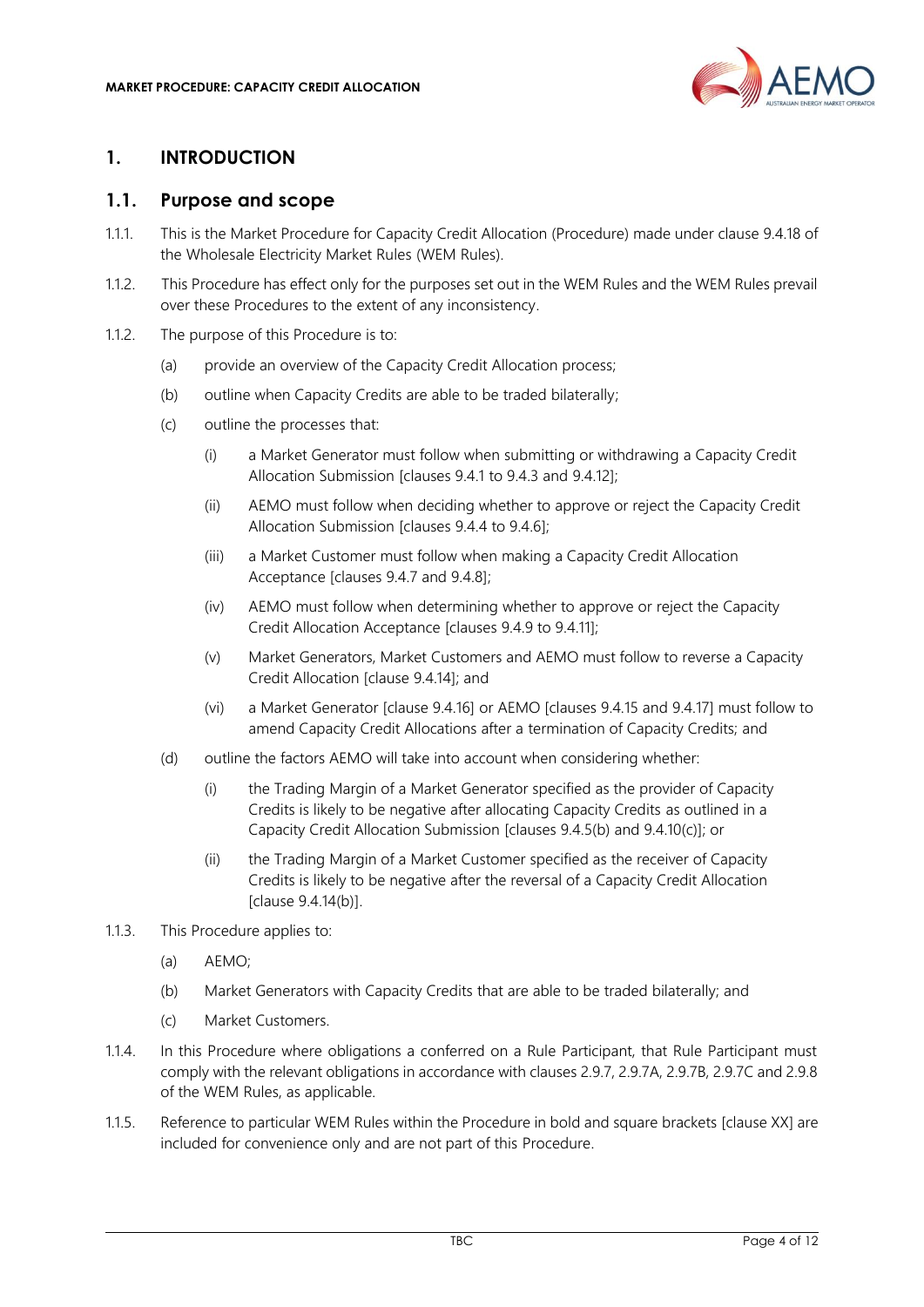

# <span id="page-4-0"></span>**1.2. Definitions and interpretation**

#### **1.2.1. Terms defined in the WEM Rules have the same meanings in this Procedure unless otherwise specified in this clause.**

- 1.2.2. The following principles of interpretation apply to this Procedure unless otherwise expressly indicated:
	- (a) references to time are references to Australian Western Standard Time;
	- (b) terms that are capitalised, but not defined in this Procedure, have the meaning given in the WEM Rules;
	- (c) to the extent that this Procedure is inconsistent with the WEM Rules, the WEM Rules prevail to the extent of the inconsistency;
	- (d) a reference to the WEM Rules or Market Procedures includes any associated forms required or contemplated by the WEM Rules or Market Procedures;
	- (e) words expressed in the singular include the plural and vice versa; and
	- (f) conventions specified in sections 1.3 to 1.5 of the WEM Rules apply.

# <span id="page-4-1"></span>**1.3. Related documents**

- 1.3.1. The following Market Procedures (available on the Market Web Site<sup>1</sup>) provide background information to this Procedure:
	- (a) Market Procedure: Prudential Requirements;
	- (b) Market Procedure: Notices and Communications; and
	- (c) Market Procedure: Information Confidentiality.

# <span id="page-4-2"></span>**2. SUMMARY OF CAPACITY CREDIT ALLOCATION PROCESSES**

#### <span id="page-4-3"></span>**2.1. Process Overview**

- 2.1.1. A Capacity Credit Allocation is the allocation of Capacity Credits from a Market Generator to a Market Customer for a Trading Month. A Capacity Credit Allocation effectively allocates the benefit of Capacity Credits from a Market Generator to a Market Customer for settlement purposes [chapter 11].
- 2.1.2. A Market Generator may submit one or more Capacity Credit Allocation Submissions for a Trading Month to AEMO [clause 9.4.1].
- 2.1.3. The Capacity Credit Allocation process outlined in clause 9.4 of the WEM Rules is generally summarised as follows and as outlined in [Figure 1](#page-6-1) below:
	- (a) A Market Generator may submit a Capacity Credit Allocation Submission to AEMO with respect to the allocation of Capacity Credits to a Market Customer.
	- (b) AEMO must approve the Capacity Credit Allocation Submission unless required to reject it (for one of two specified reasons).

<sup>1</sup> Available at [http://aemo.com.au/Electricity/Wholesale-Electricity-Market-WEM/Procedures.](http://aemo.com.au/Electricity/Wholesale-Electricity-Market-WEM/Procedures)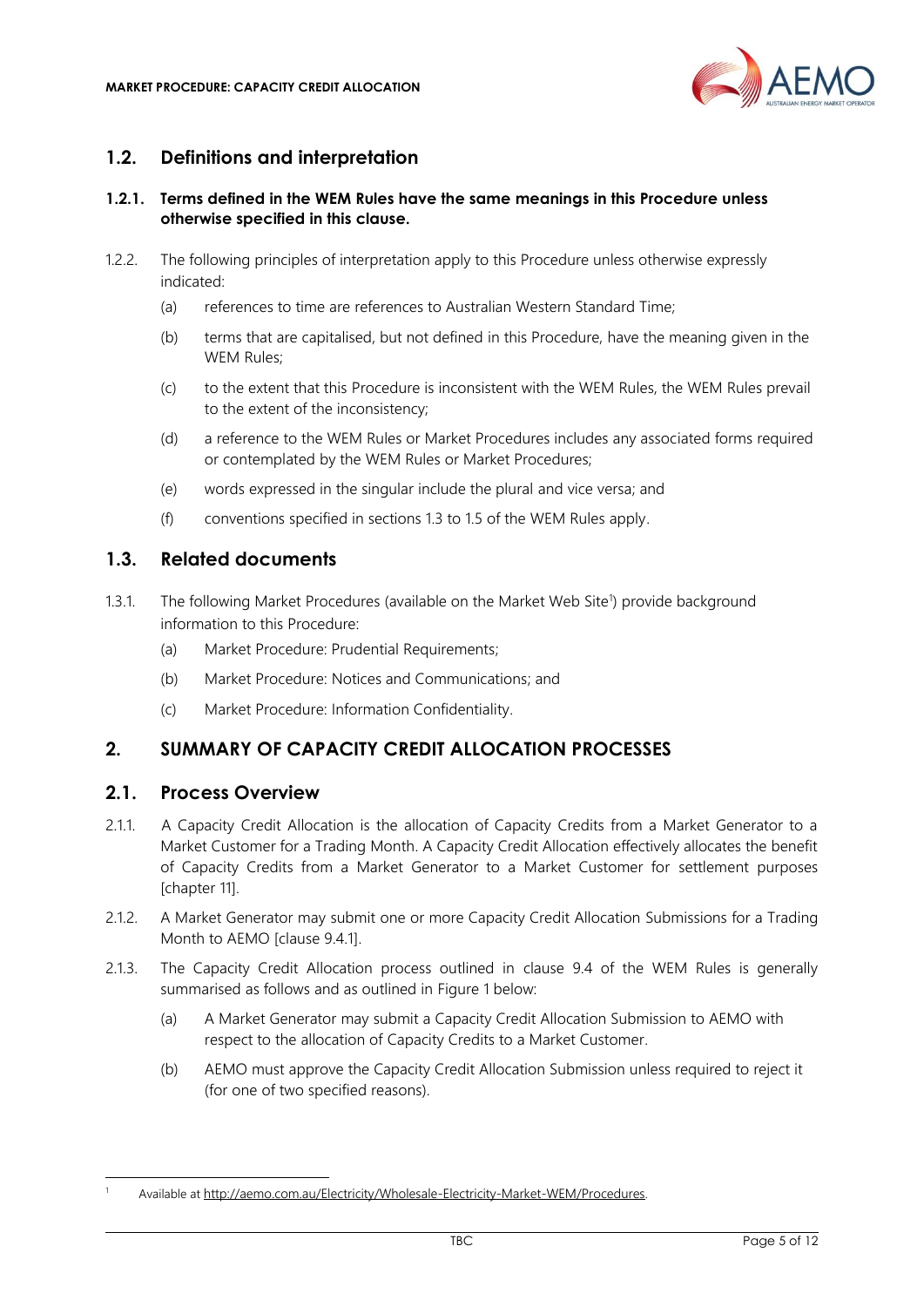

- (c) (Once AEMO approves the Capacity Credit Allocation Submission) The Market Customer may submit a Capacity Credit Allocation Acceptance to AEMO with respect to the allocation of Capacity Credits from the Market Generator.
- (d) AEMO must approve a Capacity Credit Allocation Acceptance unless required to reject it (for one of three specified reasons).
- (e) (Once AEMO approves the Capacity Credit Allocation Acceptance) The Capacity Credit Allocation will have an ACCEPTED status in [Figure 1](#page-6-1) and will be accounted for in settlement.

# <span id="page-5-0"></span>**2.2. Process Details**

- 2.2.1. All interactions between AEMO and Market Participants referred to in this Procedure will be conducted through the Wholesale Electricity Market System ("WEMS")<sup>2</sup>.
- <span id="page-5-1"></span>2.2.2. The earliest and the latest date and time that Market Participants may make submissions or requests in relation to Capacity Credit Allocations for a Trading Month are published by AEMO in the settlement cycle timeline [clause 9.16.2]. These timeframes apply for the purposes of:
	- (a) Capacity Credit Allocation Submissions submitted by Market Generators;
	- (b) Capacity Credit Allocation Acceptances submitted by Market Customers;
	- (c) withdrawals of Capacity Credit Allocation Submissions by Market Generators; and
	- (d) requests to reverse Capacity Credit Allocations made by Market Generators and Market Customers.
- 2.2.3. When making submissions, as outlined in step [4](#page-7-0) of this Market Procedure, Market Participants should consider the time taken for:
	- (a) the relevant counterparty to make any required submissions in relation to the Capacity Credit Allocation; and
	- (b) AEMO to make any decision in relation to the Capacity Credit Allocation.
- 2.2.4. Notifications required under section 9.4 of the WEM Rules will be made in accordance with the Market Procedure: Notices and Communications.
- 2.2.5. AEMO must process Capacity Credit Allocation Submissions, Capacity Credit Allocation Acceptances, requests to reverse a Capacity Credit Allocation and requests for the withdrawal of Capacity Credit Allocation Submissions in the order in which they are received by AEMO in WEMS.

 $\overline{2}$ For a more detailed description of the steps in relation to Capacity Credit Allocation processes in WEMS, refer to the Market Participant Interface Software User Guide ("User Guide") available on the AEMO website [\(www.aemo.com.au\).](http://www.aemo.com.au/)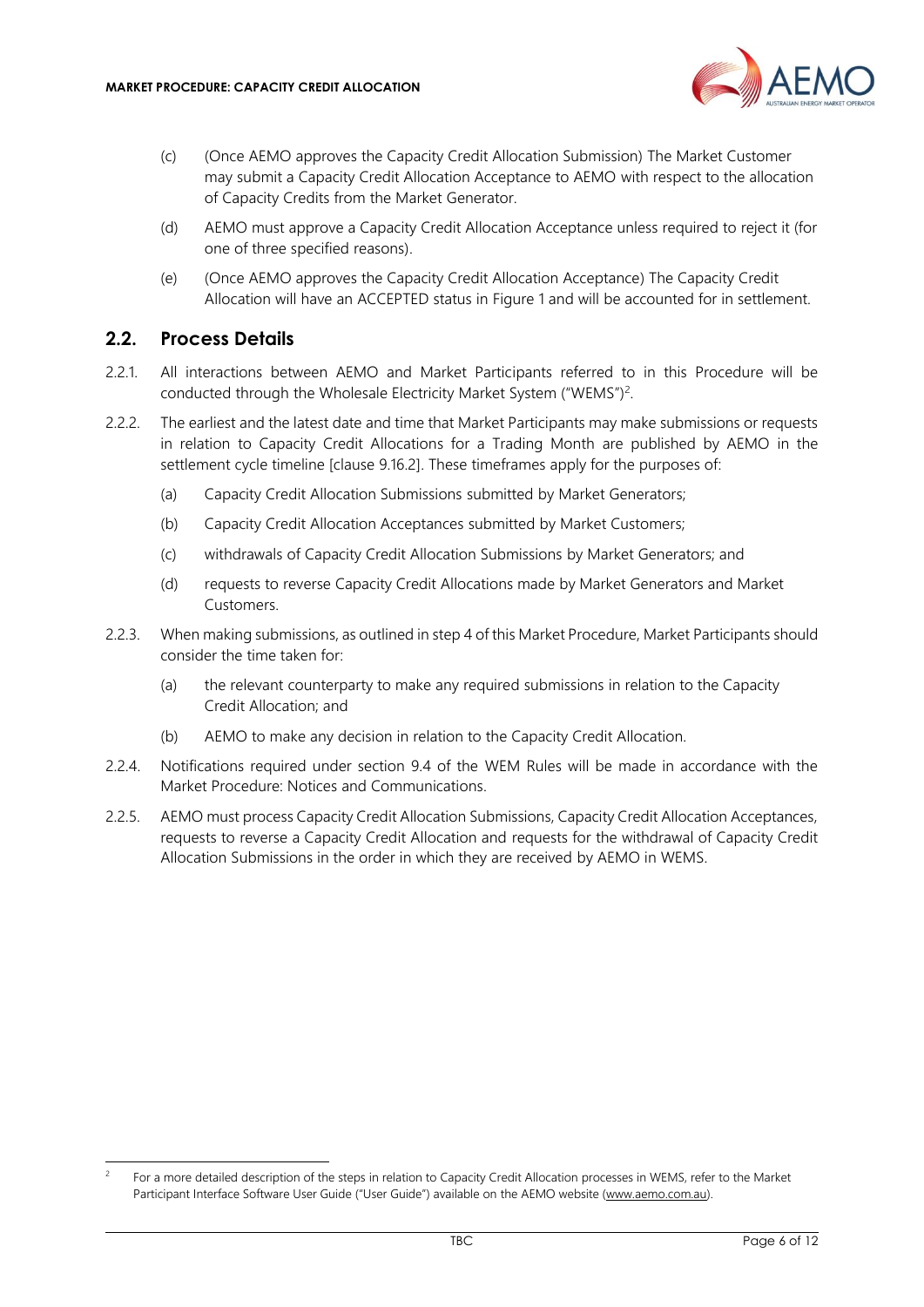

<span id="page-6-1"></span>

#### **Figure 1: Process Overview**

# <span id="page-6-0"></span>**3. BILATERALLY TRADEABLE CAPACITY CREDITS**

- 3.1.1. For the purposes of this Procedure, bilaterally tradeable Capacity Credits are the maximum number of Capacity Credits that a Market Generator can allocate to a Market Customer for a Trading Month.
- 3.1.2. DSM Capacity Credits are not bilaterally tradeable Capacity Credits [clause 9.4.2].
- 3.1.3. Capacity Credits covered by Special Price Arrangements are not bilaterally tradeable Capacity Credits.
- 3.1.4. Capacity Credits from Facilities subject to Network Control Service Contracts are bilaterally tradeable Capacity Credits [clause 4.29.3(d)(i)].
- 3.1.5. If a Capacity Credit is terminated, created or reinstated, AEMO must adjust the quantity of bilaterally tradeable Capacity Credits for a Market Generator to reflect the proportion of the Trading Month for which the Capacity Credit existed.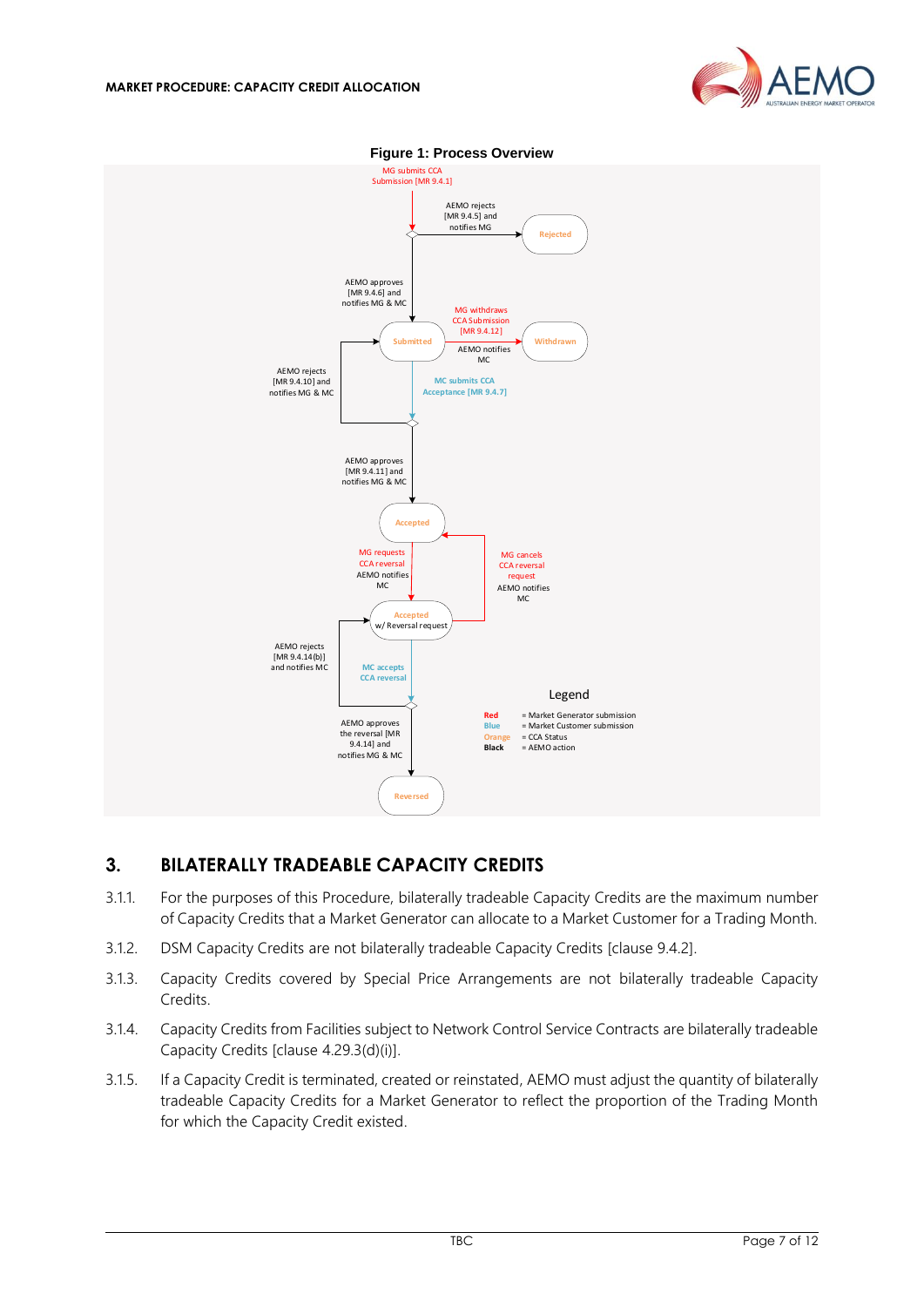

3.1.6. For example, if as at 1 April, a Market Generator holds 100 Capacity Credits attributed to a Scheduled Generator, and all 100 Capacity Credits are terminated effective 16 April, the Market Generator will have 50 bilaterally tradeable Capacity Credits for April.

# <span id="page-7-0"></span>**4. CAPACITY CREDIT ALLOCATION SUBMISSIONS**

- 4.1.1. A Capacity Credit Allocation Submission is made by a Market Generator and must comprise the following information:
	- (a) identitity of the submitting Market Generator holding the Capacity Credits [clause 9.5.1(a)];
	- (b) identitity of the Market Customer to which the Capacity Credits are to be allocated for settlement purposes [clause 9.5.1(b)]; and
	- (c) the number of Capacity Credits (including part of a Capacity Credit) to be allocated to a precision of 0.001 MW [clauses 9.5.1(c) and 9.5.2].
- 4.1.2. Within one Business Day after receiving a Capacity Credit Allocation Submission AEMO must:
	- (a) decide whether to approve or reject the Capacity Credit Allocation Submission [clause 9.4.4(a)]; and
		- (i) if the Capacity Credit Allocation Submission is rejected, notify the Market Generator and provide the reason for rejection [clause 9.4.4(b) and (c)]; or
		- (ii) if the Capacity Credit Allocation Submission is approved, notify the Market Generator and the Market Customer of the approval [clause 9.4.4(d)].
- <span id="page-7-1"></span>4.1.3. When deciding whether to approve or reject the Capacity Credit Allocation Submission AEMO must:
	- (a) reject the submission if:
		- (i) the Market Generator has insufficient bilaterally tradeable Capacity Credits available to allocate [clause 9.4.5(a)]; or
		- (ii) AEMO reasonably considers that the Trading Margin of the Market Generator is likely to be negative after allocating the Capacity Credits as outlined in the Capacity Credit Allocation Submission [clause 9.4.5(b)]; or
	- (b) otherwise, approve the submission [clause 9.4.6].
- <span id="page-7-3"></span><span id="page-7-2"></span>4.1.4. A Market Generator has insufficient bilaterally tradeable Capacity Credits available to allocate in a Trading Month (for the purposes of step [4.1.3](#page-7-1)[\(a\)\(ii\)](#page-7-2) of this Procedure) if the following inequality holds:

$$
CC < CCA + \sum CCA_{SUBMITTED} + \sum CCA_{ACCEPTED}
$$

| Variable                             | Units                   | Definition                                                                                                                                   |
|--------------------------------------|-------------------------|----------------------------------------------------------------------------------------------------------------------------------------------|
| cc                                   | <b>Capacity Credits</b> | Bilaterally tradeable Capacity Credits for the Trading Month                                                                                 |
| CCA                                  | Capacity Credits        | The quantity of Capacity Credits nominated to be allocated in the<br>Capacity Credit Allocation Submission being assessed                    |
| $\mathcal{CCA}_{\textit{SUBMITTED}}$ | Capacity Credits        | The quantity of Capacity Credits associated with Capacity Credit<br>Allocations for the Trading Month with a SUBMITTED status in<br>Figure 1 |
| $\mathcal{CCA}_{\mathcal{ACCEPTED}}$ | Capacity Credits        | The quantity of Capacity Credits associated with Capacity Credit<br>Allocations for the Trading Month with an ACCEPTED status in<br>Figure 1 |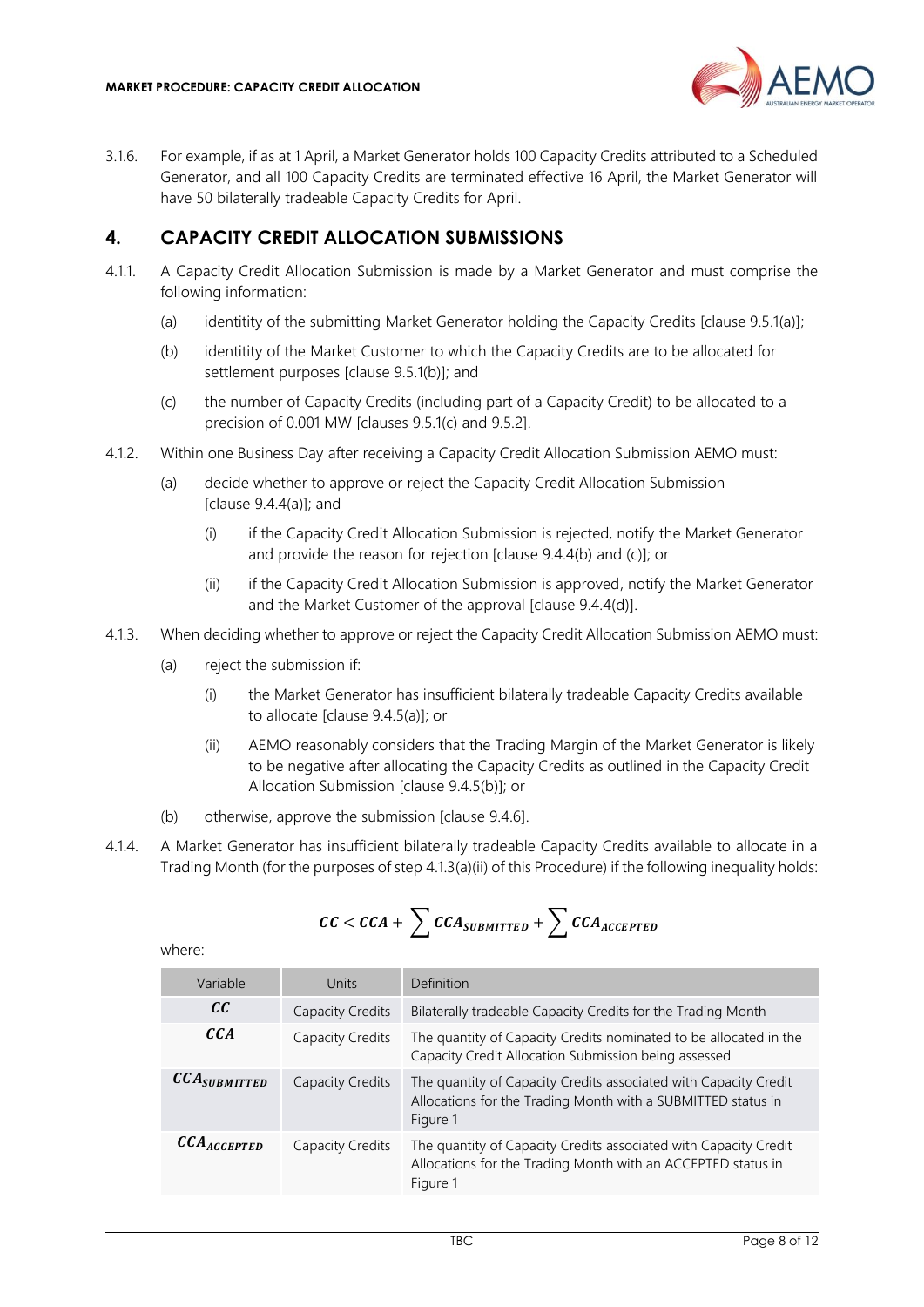

- 4.1.5. The Market Customer to which the Capacity Credits have been allocated in a Capacity Credit Allocation Submission may only submit a Capacity Credit Allocation Acceptance once the Capacity Credit Allocation Submission has been approved by AEMO. This process is discussed in more detail in section [5](#page-8-0) of this Procedure [clause 9.4.7].
- 4.1.6. A Market Generator may withdraw a Capacity Credit Allocation Submission provided that:
	- (a) it is prior to the deadline referred to in step [2.2.2](#page-5-1) of this Procedure; and
	- (b) AEMO has not approved the corresponding Market Customer's Capacity Credit Allocation Acceptance (i.e. the Capacity Credit Allocation does not have an ACCEPTED status in [Figure](#page-6-1)  [1\)](#page-6-1) [clause 9.4.12].
- 4.1.7. If a Capacity Credit Allocation Submission is withdrawn, AEMO must notify the corresponding Market Customer within one Business Day [clause 9.4.13].

# <span id="page-8-0"></span>**5. CAPACITY CREDIT ALLOCATION ACCEPTANCES**

- 5.1.1. To accept a specific Capacity Credit Allocation Submission made by a Market Generator, the Market Customer must submit a Capacity Credit Allocation Acceptance.
- 5.1.2. A Capacity Credit Allocation Acceptance applies to all of the Capacity Credits nominated in the Capacity Credit Allocation Submission. A Market Customer cannot accept part of a Capacity Credit Allocation Submission.
- 5.1.3. Within one Business Day after receiving a Capacity Credit Allocation Acceptance AEMO must:
	- (a) decide whether to approve or reject the Capacity Credit Allocation Acceptance [clause 9.4.9(a)];
	- (b) notify the Market Generator and the Market Customer whether the Capacity Credit Allocation Acceptance is rejected or approved [clause 9.4.9(b)];
	- (c) provide the Market Customer of the reason for rejecting the Capacity Credit Allocation if it is rejected under clause 9.4.10(a) of the WEM Rules [clause 9.4.9(c)]; and
	- (d) provide the Market Customer of the reason for rejecting the Capacity Credit Allocation Acceptance if it is rejected under clause 9.4.10(b) or (c) of the WEM Rules [clause 9.4.9(d)].
- 5.1.4. When deciding whether to approve or reject the Capacity Credit Allocation Acceptance AEMO must:
	- (a) reject the Capacity Credit Allocation Acceptance if:
		- (i) the corresponding Capacity Credit Allocation Submission was withdrawn under clause 9.4.12 of the WEM Rules [clause 9.4.10(a)];
		- (ii) the Market Generator has insufficient bilaterally tradeable Capacity Credits available to allocate [clause 9.4.10(b)]; or
		- (iii) AEMO reasonably considers that the Trading Margin of the Market Generator is likely to be negative as a result of the Capacity Credit Allocation [clause 9.4.10(c)]; or
	- (b) otherwise, approve the Capacity Credit Allocation Acceptance [clause 9.4.11].
- 5.1.5. The process to determine whether a Market Generator has insufficient bilaterally tradeable Capacity Credits available to allocate is the same as that outlined in section [4.1.4](#page-7-3) of this Procedure.
- 5.1.6. If the Capacity Credit Allocation Acceptance is rejected by AEMO, the Market Customer may submit another Capacity Credit Allocation Acceptance. It is recommended the Market Customer contact the corresponding Market Generator to resolve the cause of the rejection.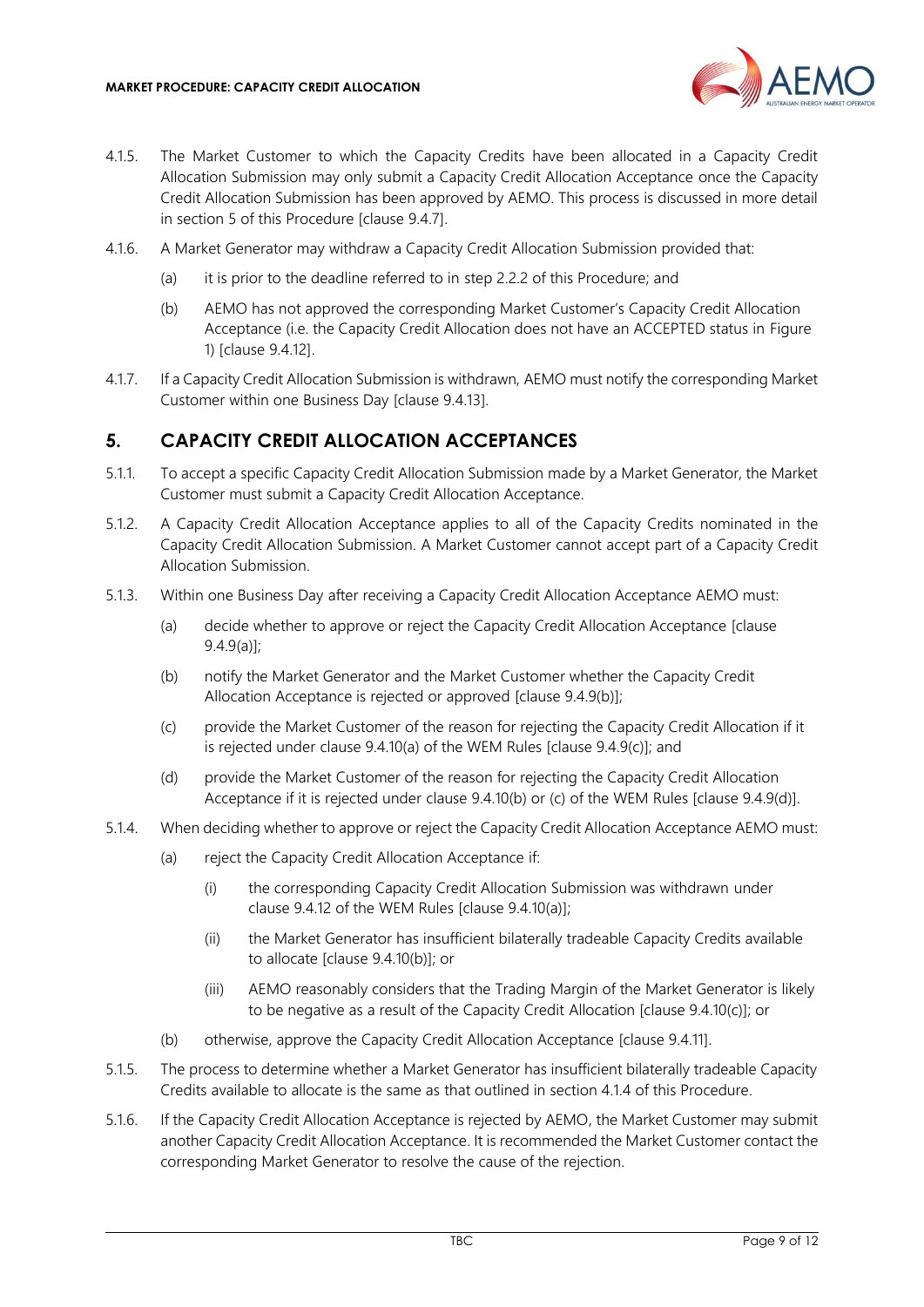

# <span id="page-9-0"></span>**6. REVERSING CAPACITY CREDIT ALLOCATIONS**

- 6.1.1. Once a Capacity Credit Allocation Acceptance has been approved by AEMO, the Capacity Credit Allocation has an ACCEPTED status as shown in [Figure 1](#page-6-1) and is considered for settlement purposes. This step [6](#page-9-0) outlines the process under which an ACCEPTED Capacity Credit Allocation can be reversed to transfer the benefit of the Capacity Credits from the Market Customer back to the Market Generator.
- 6.1.2. A Capacity Credit Allocation reversal request is made in relation to a Capacity Credit Allocation that has an ACCEPTED status in [Figure 1.](#page-6-1)
- 6.1.3. When it receives a Capacity Credit Allocation reversal request from a Market Generator, AEMO must notify the corresponding Market Customer.
- 6.1.4. The Market Customer may then attempt to accept the Capacity Credit Allocation reversal request.
- 6.1.5. Within one Business Day after a Market Customer has attempted to accept the Capacity Credit Allocation reversal request, AEMO must decide whether to reverse the Capacity Credit Allocation.
- 6.1.6. AEMO must reverse a Capacity Credit Allocation if:
	- (a) AEMO receives a request to reverse the Capacity Credit Allocation from the Market Generator and the Market Customer before the date and time published by AEMO  $[clause 9.4.14(a)]$ ; and
	- (b) AEMO reasonably considers that the Market Customer's Trading Margin is not likely to be negative after the reversal [clause 9.4.14(b)].
- 6.1.7. If AEMO cannot reverse the Capacity Credit Allocation because the conditions in clause 9.4.14 of the WEM Rules are not met, then AEMO must notify the Market Customer.
- 6.1.8. If AEMO reverses the Capacity Credit Allocation, then AEMO must notify the Market Generator and the Market Customer.

# <span id="page-9-1"></span>**7. AMENDMENTS TO CAPACITY CREDIT ALLOCATIONS**

- <span id="page-9-2"></span>7.1.1. If the termination of a Market Generator's Capacity Credit results in the number of Capacity Credits allocated by that Market Generator exceeding the number of bilaterally tradeable Capacity Credits held by that Market Generator for any Trading Month, AEMO must notify the Market Generator within one Business Day [clause 9.4.15].
- 7.1.2. The excess identified under step [7.1.1](#page-9-2) for a particular Market Generator in a particular Trading Month is calculated as:

$$
Excess = \sum CCA_{ACCEPTED} - CC
$$

| Variable                            | Units                   | <b>Definition</b>                                                                                                                                                 |
|-------------------------------------|-------------------------|-------------------------------------------------------------------------------------------------------------------------------------------------------------------|
| cc                                  | <b>Capacity Credits</b> | Bilaterally tradeable Capacity Credits for the Trading Month                                                                                                      |
| $\mathcal{CCA}_{\textit{ACCEPTED}}$ | Capacity Credits        | The amount of Capacity Credits associated with the Market<br>Generator's Capacity Credit Allocations for the Trading Month<br>with an ACCEPTED status in Figure 1 |

- 7.1.3. The Market Generator's ACCEPTED Capacity Credit Allocations must be amended to reduce the excess identified to exactly zero.
- 7.1.4. Capacity Credit Allocations are amended by either: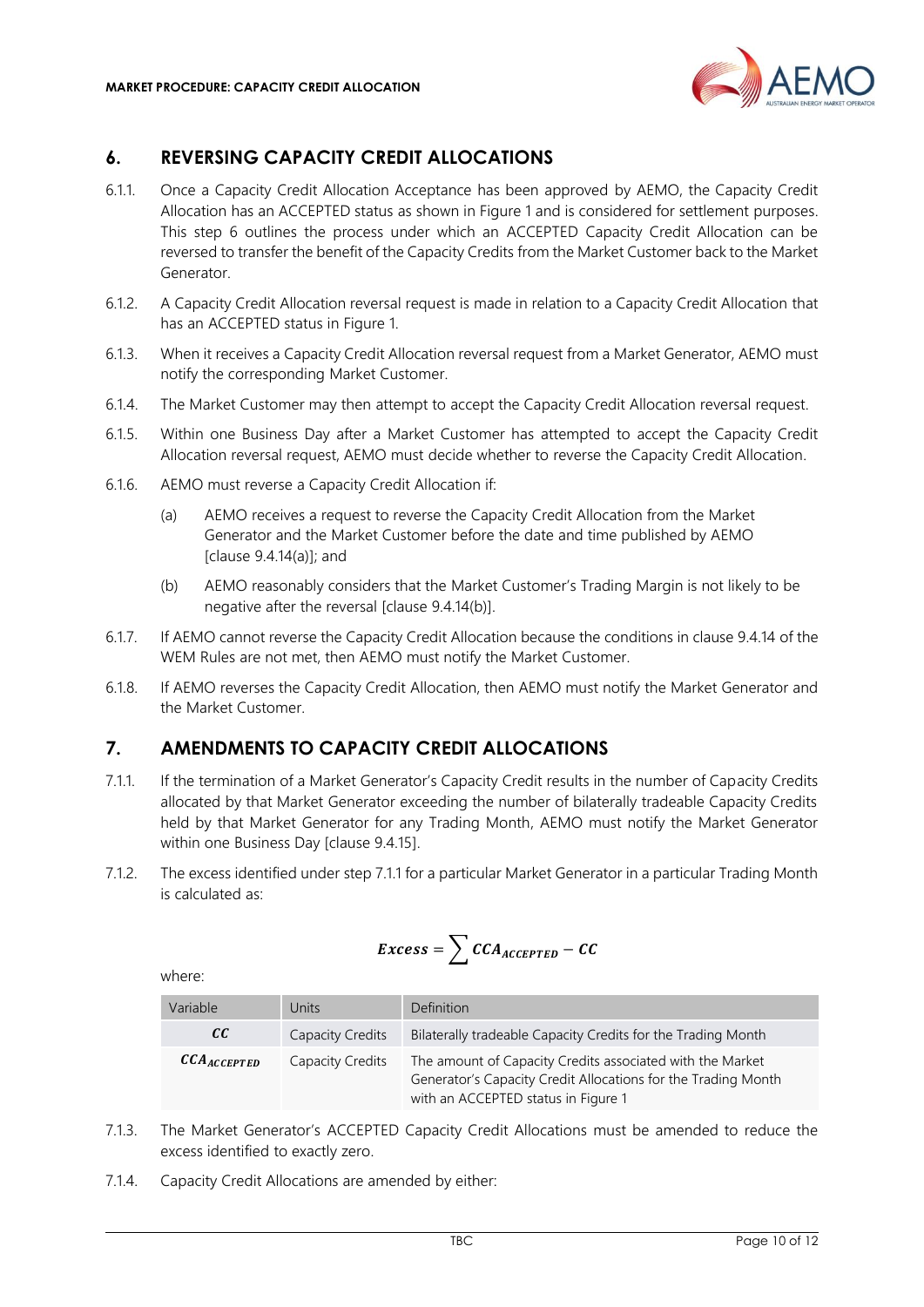

- (a) the Market Generator, within two Business Days of being notified [clause 9.4.16]; or
- (b) AEMO, within one Business Day after the deadline for the Market Generator to make an amendment [clause 9.4.17].
- 7.1.5. AEMO must notify any Market Customer that has its Capacity Credit Allocation amended by a Market Generator under clause 9.4.16 of the WEM Rules.
- 7.1.6. When AEMO is required to amend a Market Generator's Capacity Credit Allocations for a Trading Month [clause 9.4.17] it uses the following methodology:

$$
CCA_{i,amended} = \left(\frac{CCA_{i,current}}{\sum_{i} CCA_{i,current}}\right) \times CC
$$

where

| Variable                     | Units            | Definition                                                                                                                                             |
|------------------------------|------------------|--------------------------------------------------------------------------------------------------------------------------------------------------------|
| $\mathcal{CCA}_{i,amended}$  | Capacity Credits | The Capacity Credit Allocation, i, after AEMO amends it                                                                                                |
| $\mathcal{CCA}_{i, current}$ | Capacity Credits | The Capacity Credit Allocation, i, prior to AEMO amending it                                                                                           |
| cc                           | <b>MW</b>        | The number of Capacity Credits held for that Trading Month by<br>the Market Generator that are allowed to be traded bilaterally<br>under the WEM Rules |

7.1.7. AEMO must notify any Market Generator and the corresponding Market Customers after their Capacity Credit Allocation is amended by AEMO, within one Business Day from the deadline specified in clause 9.4.16 of the WEM Rules [clause 9.4.17(b)].

#### <span id="page-10-0"></span>**8. ASSESSING TRADING MARGINS**

- 8.1.1. AEMO is required to reasonably consider whether a Market Participant's Trading Margin is likely to be negative when deciding to approve or reject the following submissions/requests:
	- (a) Capacity Credit Allocation Submission [clause 9.4.5(b)];
	- (b) Capacity Credit Allocation Acceptance [clause 9.4.10(c)]; and
	- (c) reversing a Capacity Credit Allocation [clause 9.4.14(b)].
- 8.1.2. A Market Participant may allocate Capacity Credits to itself provided it is registered as both a Market Generator and a Market Customer, which will result in no change to its Trading Margin.
- <span id="page-10-1"></span>8.1.3. When considering whether the Trading Margin for Market Participant  $p$  is likely to be negative after a Capacity Credit Allocation for a particular Trading Month is approved or reversed, AEMO must update the Outstanding Amount calculation to include the latest approved Capacity Credit Allocation using the following calculation:

$$
OA_{updated}(p) = OA_{last\_calc}(p) - \sum_{d \in D} \left( \sum_{cca \in CCA(p,d)} (\Delta CCA(p, cca) \times 1.1 \times RCP(cca)) \right)
$$

| Variable             | Units         | Definition                                                                                                                                           |
|----------------------|---------------|------------------------------------------------------------------------------------------------------------------------------------------------------|
| $OA_{updated}(p)$    | $$$ (inc GST) | The Outstanding Amount, determined as the net amount Market<br>Participant $p$ owes AEMO as updated in accordance with this step 8.1.3.              |
| $OA_{last\,calc}(p)$ | $$$ (inc GST) | The Outstanding Amount for Market Participant $p$ as last calculated by<br>AEMO in accordance with the Market Procedure: Prudential<br>Requirements. |